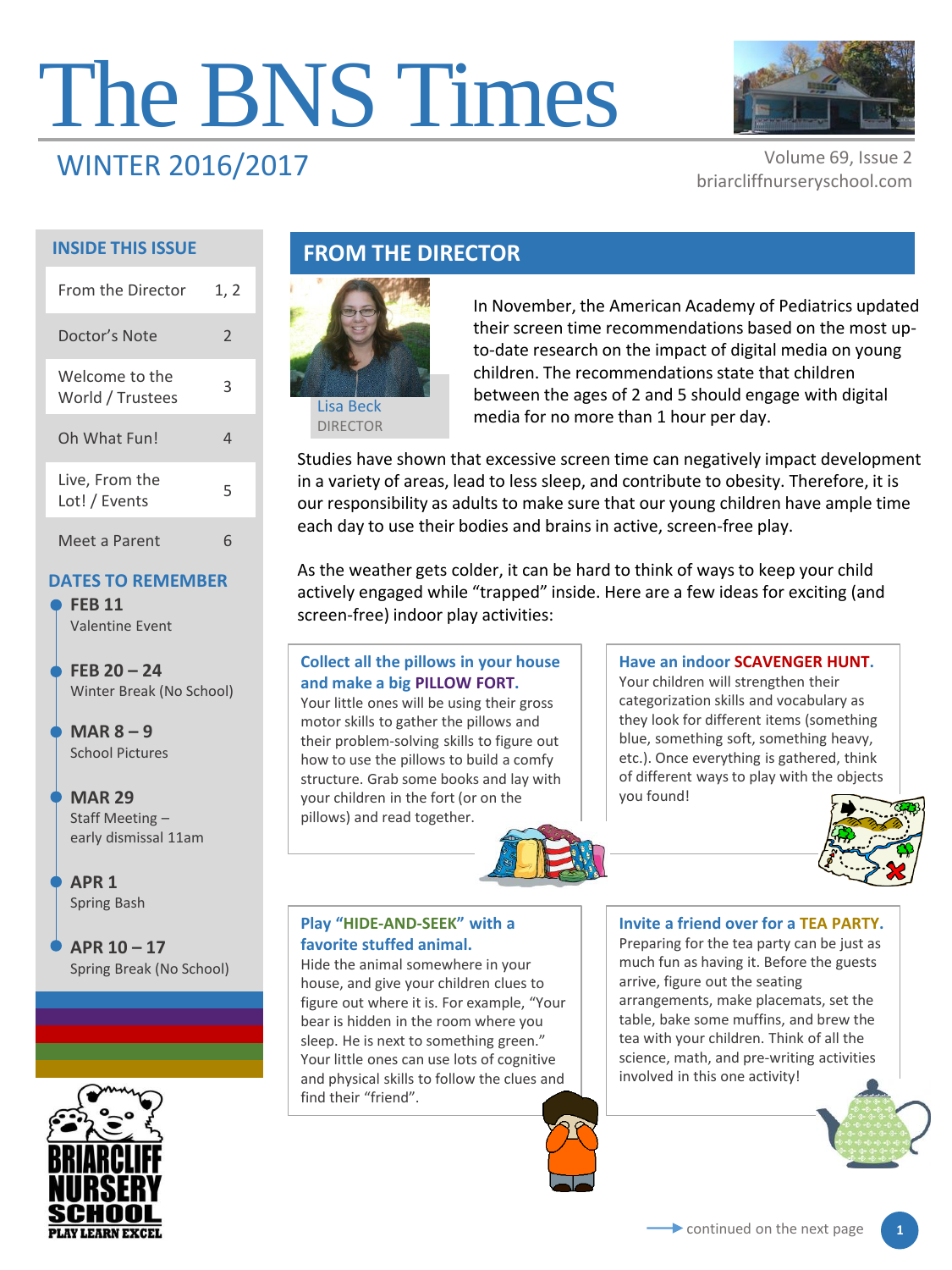# **FROM THE DIRECTOR** (continued)

1

When you do choose to expose your children to digital media, keep these tips in mind:

Choose shows, movies, and games that are educationally and developmentally appropriate. Content is an important factor in how media impacts young children.

Use "Common Sense Media" when determining what television shows, movies, and other types of media are appropriate for your child. **https://www.commonsensemedia.org/**  2

Make sure that you are a good model for the use of technology. Create some "screen free" spaces in your house. For example, some homes do not allow screens in the dining room or at the dinner table. 3

Visit the American Academy of Pediatrics website to read a more thorough review of research and to develop a healthy and age-appropriate "Family Media Use Plan". **www.healthychildren.org/MediaUsePlan** 4

#### **DOCTOR'S NOTE**



**Rebekka Levis, DO, FAAP**

Assistant Professor General Pediatrics, New York Medical College Division of General Pediatrics, MFCH Boston Children's Health Physicians **Mom of Scott, 4s and Luke, 2s**

#### **Winter Health Tips:**

- Cold weather does not cause colds or flu. However, the viruses that cause colds and flu tend to be more common in the winter since children are in school and are in closer contact with each other. Frequent hand washing and teaching children to sneeze or cough into the bend of their elbow may help reduce the spread of colds and flu.
- If your children suffer from winter nosebleeds, try using a cold air humidifier in their room at night. Saline nose drops or petrolatum may help keep nasal tissues moist. If bleeding is severe or recurrent, consult your pediatrician.
- Winter is a time when household fires occur. It is a good time to remember to:
	- $\checkmark$  Buy and install smoke alarms on every floor of your home.
	- $\checkmark$  Test smoke alarms monthly.
	- $\checkmark$  Practice fire drills with your children.
	- $\checkmark$  Install a carbon monoxide detector outside bedrooms.
	- $\checkmark$  Keep space heaters at least 3 feet away from anything that could burn, and turn them off when leaving the room or sleeping.

#### **Notes About Outside Play In Winter:**

- Set reasonable time limits on outdoor play to prevent hypothermia and frostbite. Have children come inside periodically to warm up.
- Make sure to cover your children's exposed skin with sunscreen, and consider using sunglasses. The sun's rays can still cause sunburn in the winter, especially when they reflect off of snow.

#### *When sledding:*

- Keep young children separated from older children.
- Sled feet first or sitting up, instead of lying down headfirst, as this may prevent head injuries.
- Consider having children wear a helmet while sledding.
- Use steerable sleds, not snow discs or inner tubes.
- Ensure that slopes are free of obstructions, like trees or fences, and are covered in snow, not ice.
- Avoid crowded areas.

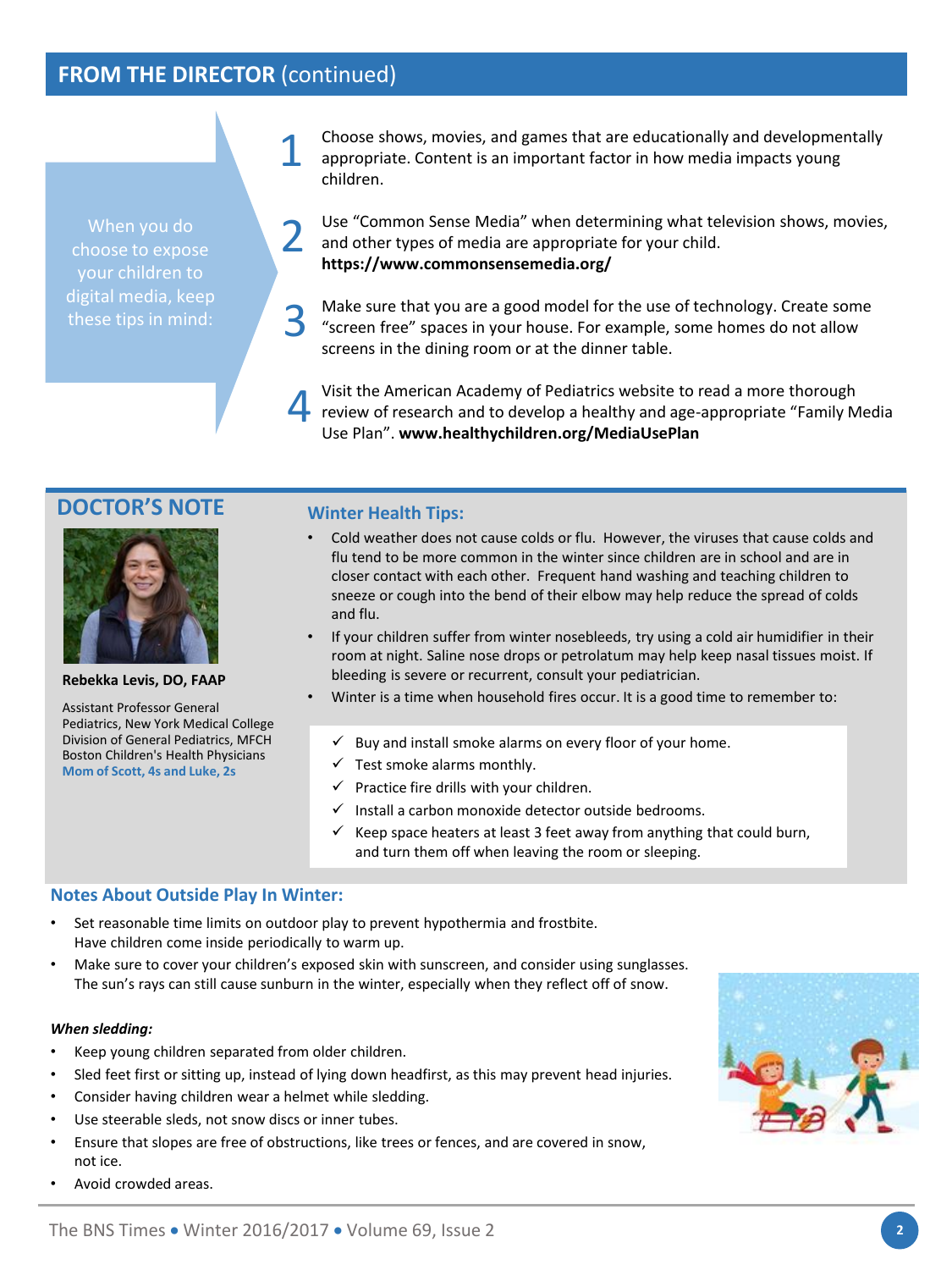# **WELCOME TO THE WORLD!**

**HESLIN FAMILY** Rachel Erin Heslin Born 6.28.2016 6 lbs 10 oz, 10.5" long



**MARANO FAMILY** Charles Joseph Marano Born 8.31.2016 7 lbs 1 oz, 20.5" long



**THAKER FAMILY** Claire Padma Thaker Born 10.6.2016 6 lbs 6 oz, 18.75" long



**HEARST FAMILY** Henry David Hearst Born 10.25.2016 7 lbs 5 oz, 18.25" long



**PULCINI FAMILY** Daniela Diane Pulcini Born 8.10.2016 8 lbs 8 oz, 20" long



**FREEMAN FAMILY** Aren Davis Freeman Born 9.6.2016 5 lbs 14 oz



**ETHIER FAMILY** Josephina LeLa Ethier Born 10.11.2016 7 lbs 9 oz, 19.75" long





# **GET TO KNOW:** THE BNS BOARD OF TRUSTEES

Trustees are former parents who have had at least one child attend BNS. In some cases, trustees also have another child currently attending BNS. At least one trustee joins the EC monthly meeting – and every few months all of the trustees try to attend together.

Below is a snapshot from our meeting on 11/2.



#### LEFT TO RIGHT

**Tina D'Onofrio**, PRESIDENT OF THE BOARD **Jasmine Swann** (trustee and current BNS parent) **Georgia Chung Christine Philips Charmaine Huang**

Not Pictured:

**Allison Mitchell Michelle Herko**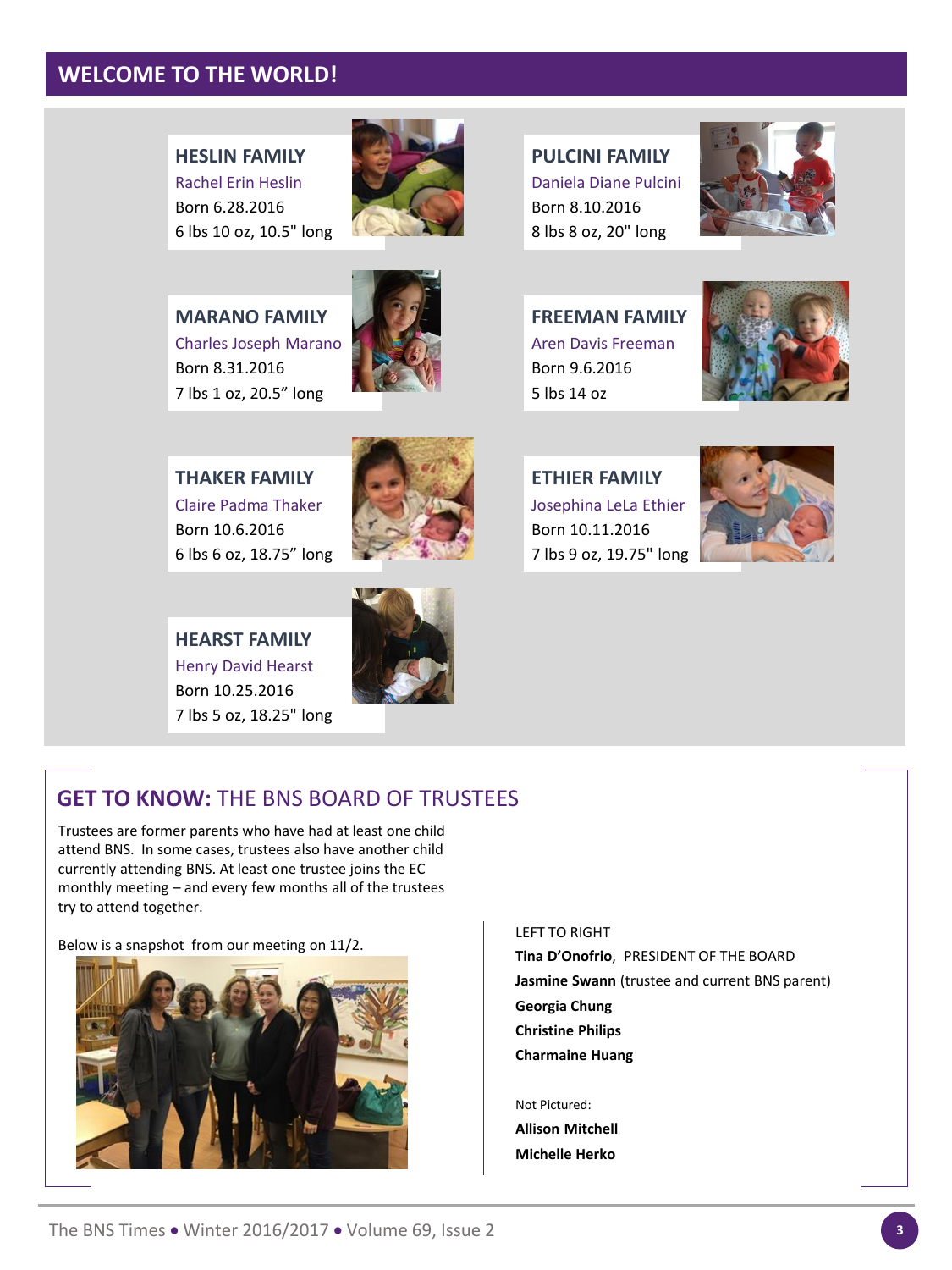# **OH WHAT FUN!**

The holiday spirit was in full swing at BNS this year. Throughout December, parents visited the classes to read stories about Hanukkah and Christmas, reflecting the diverse traditions celebrated by BNS students and their families. The festivities concluded with each class holding its annual sing-along before the winter break. The children enjoyed performing holiday classics for their parents while shaking the "jingle bells" they had made in class.







































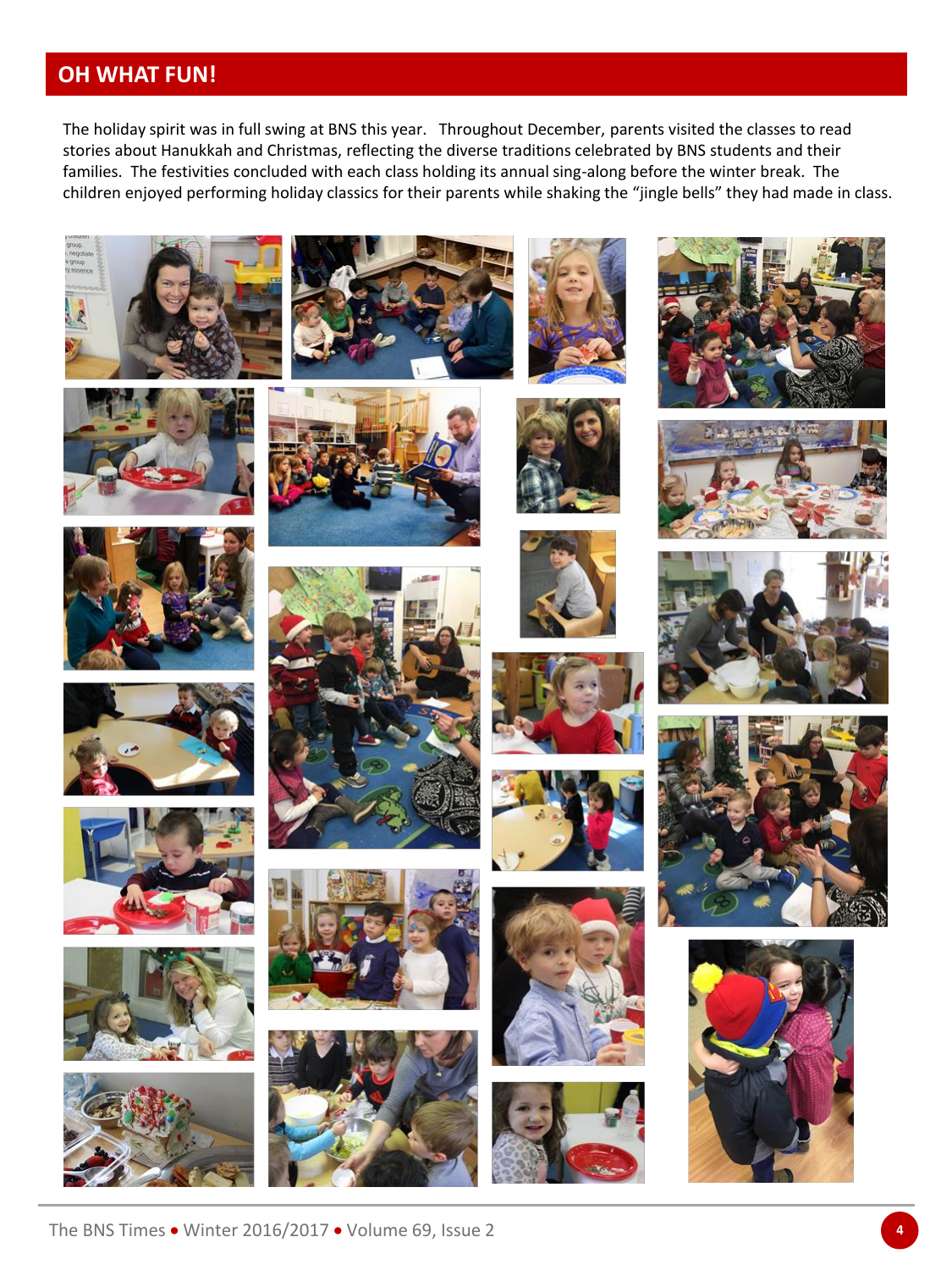# **LIVE, FROM THE LOT!**

**Cabin fever this winter?** Our pros (aka BNS moms!) have some awesome suggestions to keep the family happy!





**What is your favorite kid-friendly skiing destination?**  Smuggler's Notch in Vermont is a great skiing resort for kids. [Ketti Arguello]



**What are some of your favorite indoor places to play when the kids are going stir crazy?** The Westchester in White Plains has a new play space, and the Lego Store there is fun too. There's also Leapin Lizards in Port Chester and The Greenburgh Nature Center in Scarsdale. [Amy Salib]



**What is your favorite local sledding spot?** Gedney Park in Chappaqua has two great hills. [Samantha Mortlock]



**What is your favorite place to get hot chocolate?** Moonbeam in Briarcliff is kid-friendly. They keep the hot chocolate cool enough for kids to drink and let the kids add extra flavors. [Alex Holt]



**Where does your family like to ice skate?** Westchester Skating Academy in Elmsford is great for kids to learn to skate and continues on to hockey for older kids. [Michelle Masucci]

# **UPCOMING EVENTS**